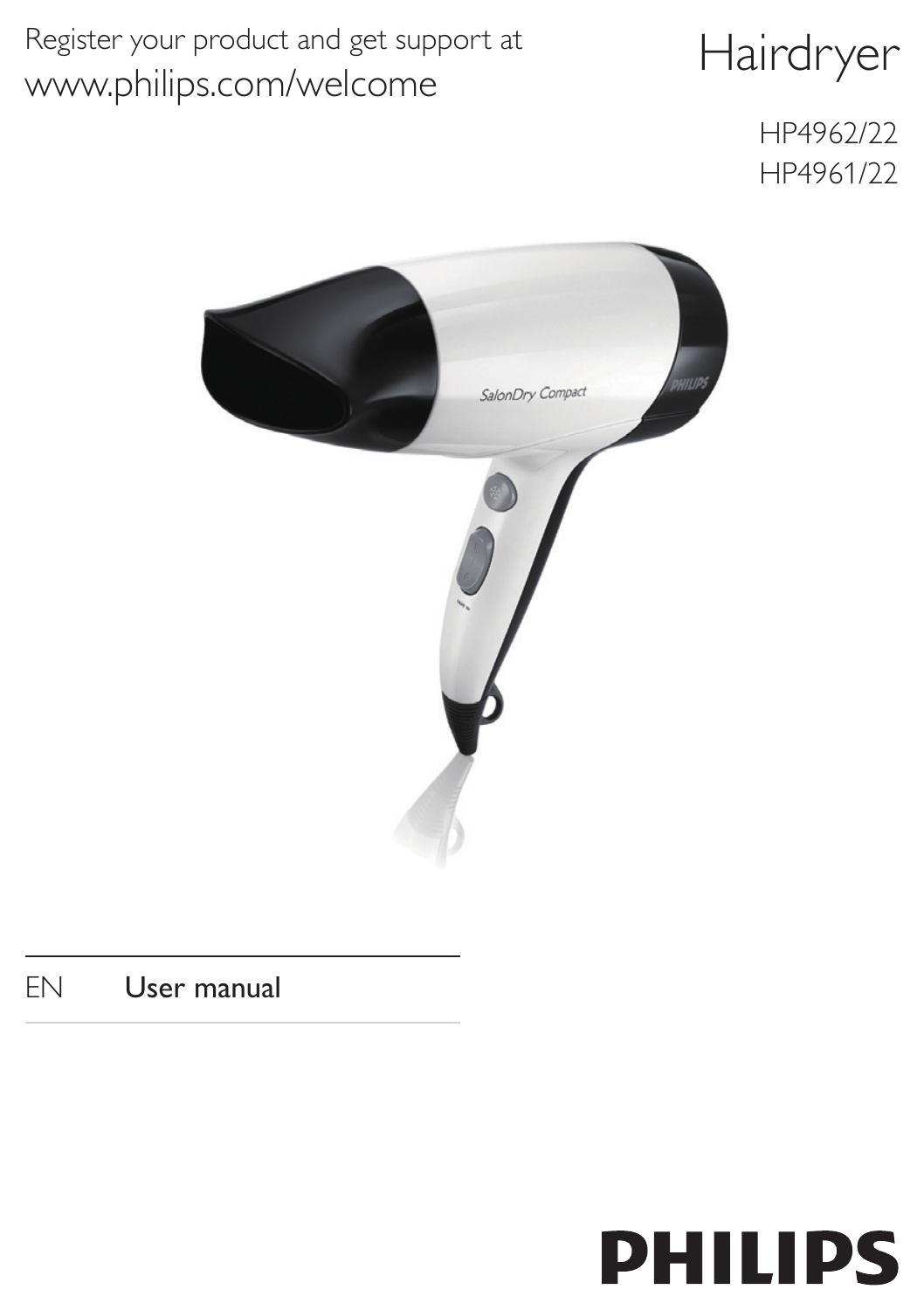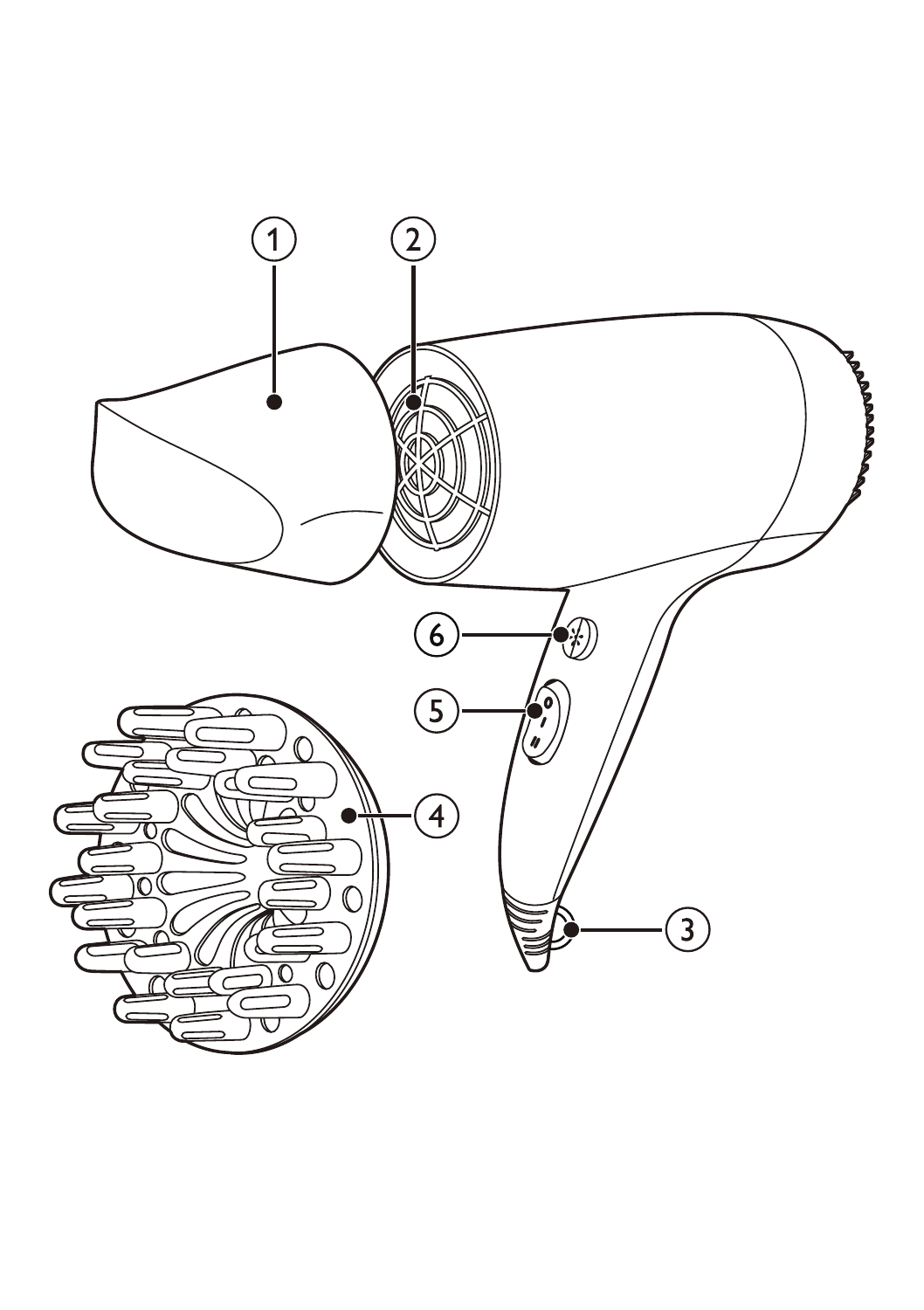# English

Congratulations on your purchase, and welcome to Philips! To fully benefit from the support that Philips offers, register your product at www.philips.com/welcome.

# 1 Important

Read this user manual carefully before you use the appliance and keep it for future reference.

- WARNING: Do not use this appliance near water.
- When the appliance is used in a bathroom, unplug it after use since the proximity of water presents a risk, even when the appliance is switched off.
- WARNING: Do not use this appliance near bathtubs, showers, basins or other vessels containing water.
- Do not insert metal objects into the air grilles to avoid electric shock.



- Never block the air grilles.
- Before you connect the appliance, ensure that the voltage indicated on the appliance corresponds to the local power voltage.
- Do not use the appliance for any other purpose than described in this manual.
- Do not use the appliance on artificial hair.
- When the appliance is connected to the power, never leave it unattended.
- Always unplug the appliance after use.
- Never use any accessories or parts from other manufacturers or that Philips does not specifically recommend. If you use such accessories or parts, your guarantee becomes invalid.
- Do not wind the mains cord round the appliance.
- If the mains cord is damaged, you must have it replaced by Philips, a service centre authorised by Philips or similarly qualified persons in order to avoid a hazard.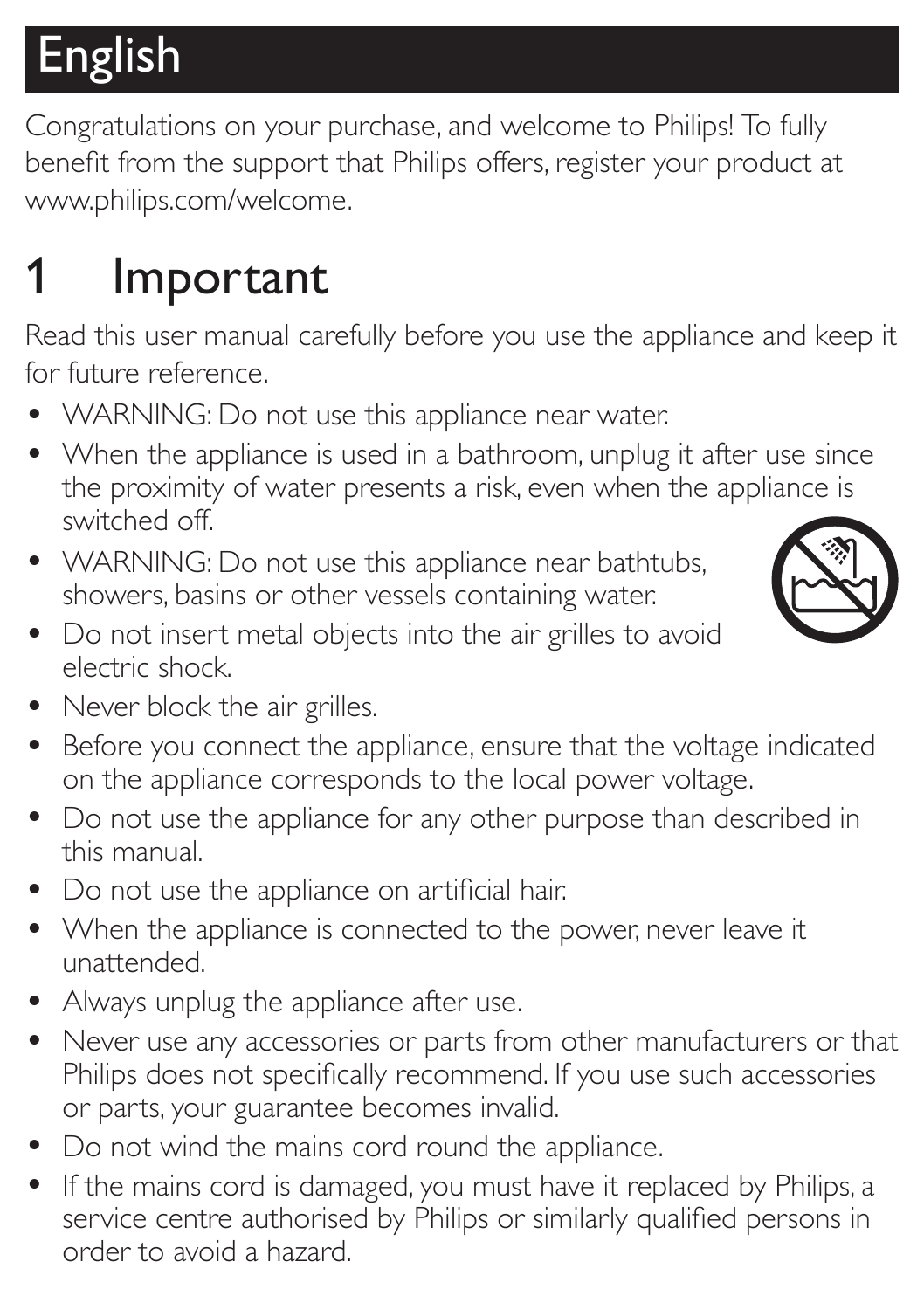- This appliance is not intended for use by persons (including children) with reduced physical, sensory or mental capabilities, or lack of experience and knowledge, unless they have been given supervision or instruction concerning use of the appliance by a person responsible for their safety.
- Children should be supervised to ensure that they do not play with the appliance.
- For additional protection, we advise you to install a residual current device (RCD) in the electrical circuit that supplies the bathroom. This RCD must have a rated residual operating current not higher than 30mA. Ask your installer for advice.
- If the appliance overheats, it switches off automatically. Unplug the appliance and let it cool down for a few minutes. Before you switch the appliance on again, check the grilles to make sure they are not blocked by fluff, hair, etc.

## Electromagnetic fields (EMF)

This appliance complies with all standards regarding electromagnetic fields (EMF). If handled properly and according to the instructions in this user manual, the appliance is safe to use based on scientific evidence available today.

## **Environment**

Do not throw away the appliance with the normal household waste at the end of its life, but hand it in at an official collection point for recycling. By doing this, you help to preserve the environment.



# 2 Dry your hair

- 1 Connect the plug to a power supply socket.
	- For precise drying, attach the concentrator  $(0)$  onto the hairdryer  $(2)$ .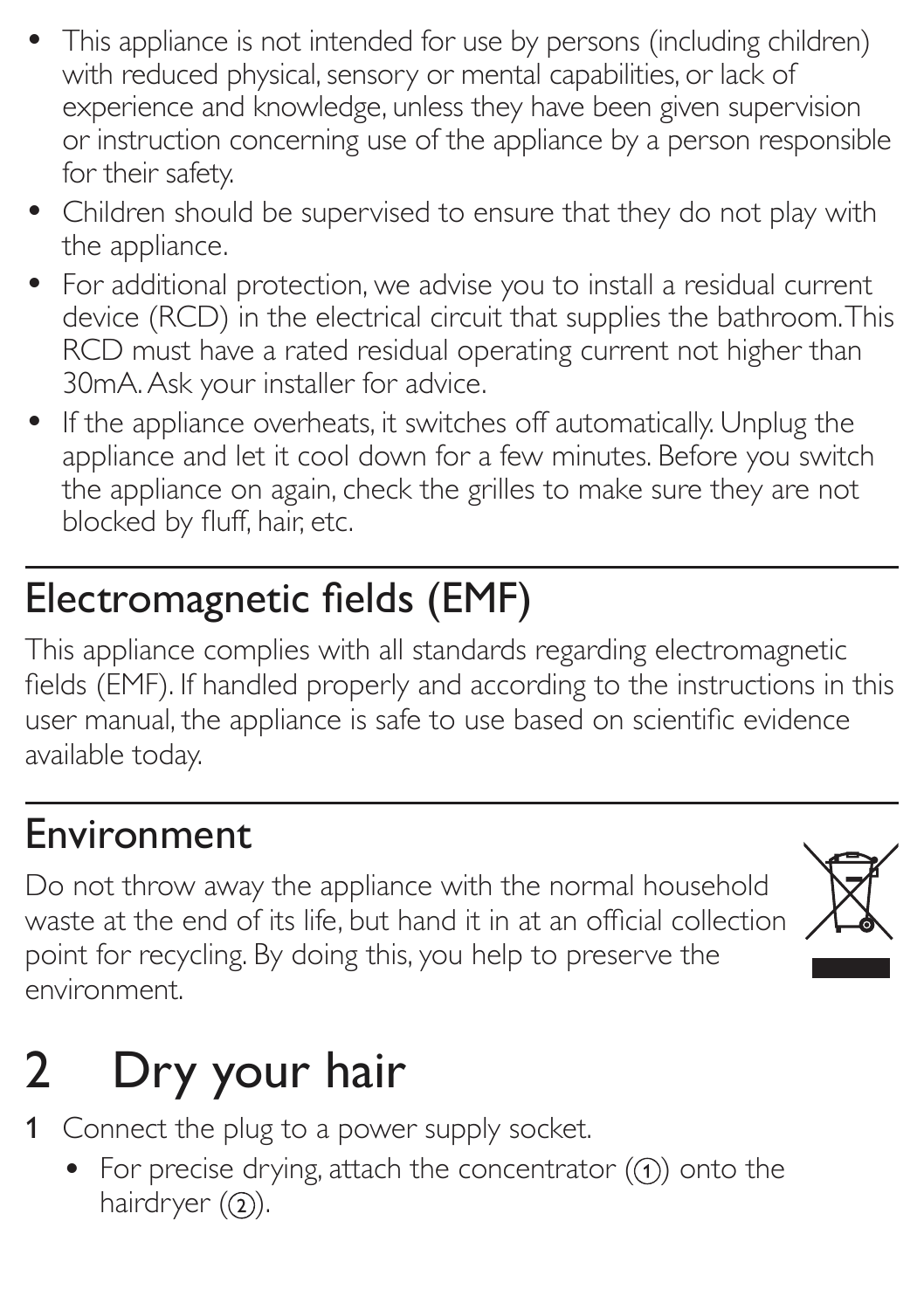- HP4962 only: To enhance volume for curls and bouncy style attach the diffuser  $(4)$  onto the hairdryer  $(2)$ ).
- To disconnect the attachment, pull it off the hairdryer.
- 2 Adjust the temperature switch  $(6)$  to  $\Pi$  for hot and strong airflow for fast drying. I for warm and gentle airflow for drying short hair or styling, or  $\bigcap$  to switch off. Press the Cool Shot button  $\frac{4k}{2}$  (6) for cool airflow to fix your style.
- For HP4962 with the Volume diffuser
	- » To add volume at the root, insert the pins into your hair and make rotating movements.
	- » For long hair, spread out sections of hair on top of the diffuser or comb the hair downwards with the pins.
	- » To fix the style for curly or wavy hair, hold the diffuser at a distance of 10-15cm to let it dry gradually.

#### After use:

- 1 Switch off the appliance and unplug it.
- 2 Place it on a heat-resistant surface until it cools down.
- 3 Clean the appliance by damp cloth.
- 4 Keep it in a safe and dry place, free of dust. You can also hang it with the hanging loop  $(3)$ .

## 3 Guarantee and service

If you need information or if you have a problem, please visit the Philips website at www.philips.com or contact the Philips Customer Care Centre in your country (you find its phone number in the worldwide guarantee leaflet). If there is no Consumer Care Centre in your country, go to your local Philips dealer.